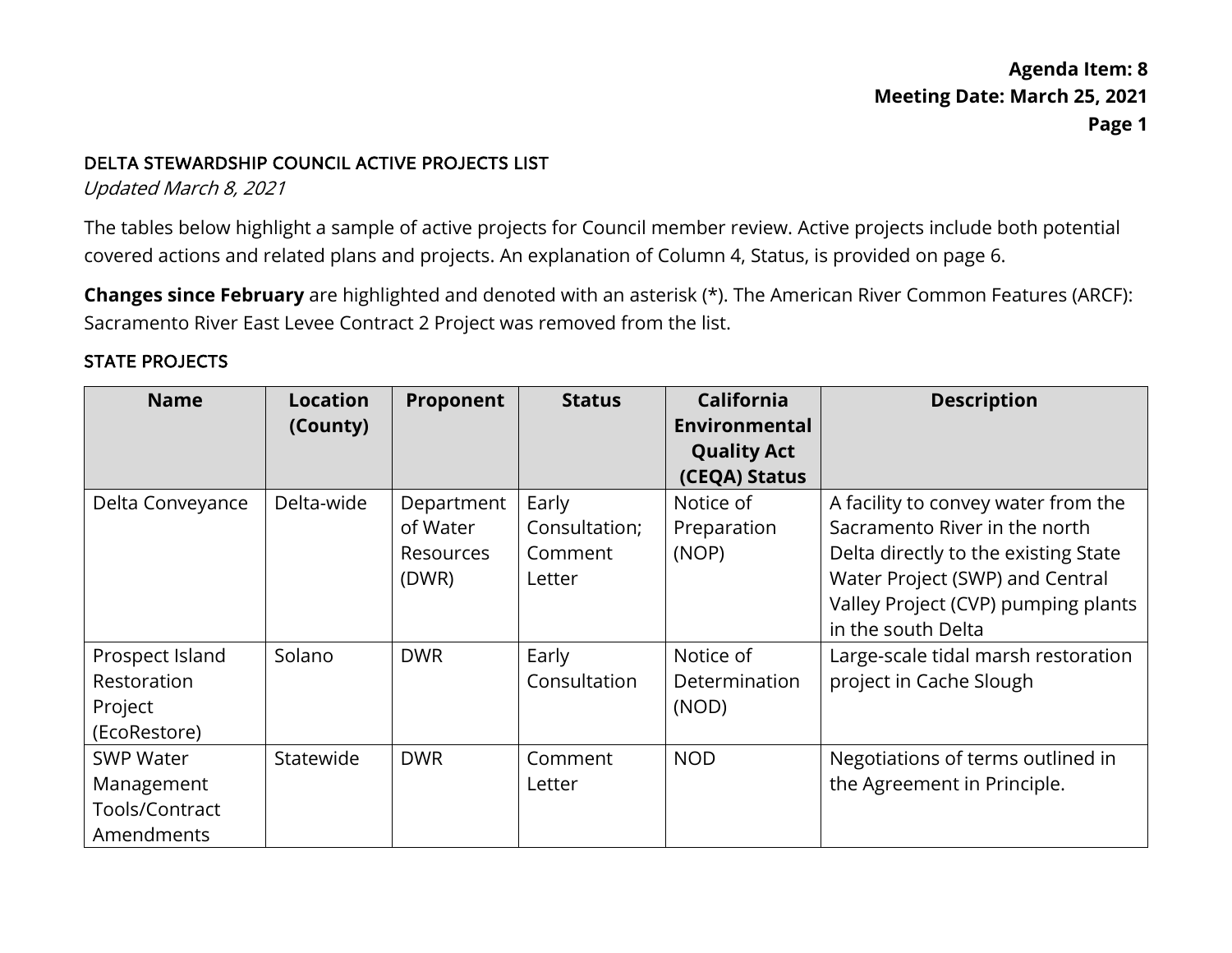| <b>Name</b>                                                                                              | <b>Location</b><br>(County)         | Proponent                                                     | <b>Status</b>                            | <b>California</b><br>Environmental<br><b>Quality Act</b><br>(CEQA) Status | <b>Description</b>                                                                                                  |
|----------------------------------------------------------------------------------------------------------|-------------------------------------|---------------------------------------------------------------|------------------------------------------|---------------------------------------------------------------------------|---------------------------------------------------------------------------------------------------------------------|
| Lookout Slough<br>Restoration<br>Project<br>(EcoRestore)                                                 | Solano                              | <b>DWR</b>                                                    | Certification<br>submitted<br>$2/22/21*$ | <b>NOD</b>                                                                | Large-scale tidal marsh restoration<br>project in Cache Slough                                                      |
| American River<br><b>Common Features</b><br>(ARCF):<br>Sacramento River<br>Mile 55.2 Left<br><b>Bank</b> | Sacramento                          | DWR, SAFCA                                                    | Certified<br>without<br>appeal*          | <b>NOD</b>                                                                | Levee improvement project along<br>the east bank of the Sacramento<br>River                                         |
| <b>Franks Tract</b><br>Futures 2020<br>Reimagined                                                        | Contra<br>Costa                     | California<br>Department<br>of Fish and<br>Wildlife<br>(CDFW) | Comment<br>Letter                        | Not Initiated                                                             | Explore options for improving<br>ecosystem, water quality,<br>recreation, and community<br>benefits at Franks Tract |
| <b>Bradmoor Island</b><br>and Arnold Slough<br>Restoration<br>Project                                    | Solano                              | <b>DWR</b>                                                    | Certified<br>without<br>appeal*          | <b>NOD</b>                                                                | Large-scale tidal and subtidal<br>marsh restoration project in Suisun<br>Marsh                                      |
| <b>Central Valley</b><br><b>Flood Protection</b><br>Plan 2022 Update                                     | Sacramento,<br>San Joaquin,<br>Yolo | <b>DWR</b>                                                    | Early<br>Consultation                    | Not Initiated                                                             | Five-year update to the State's plan<br>for investments in flood<br>management in the Central Valley                |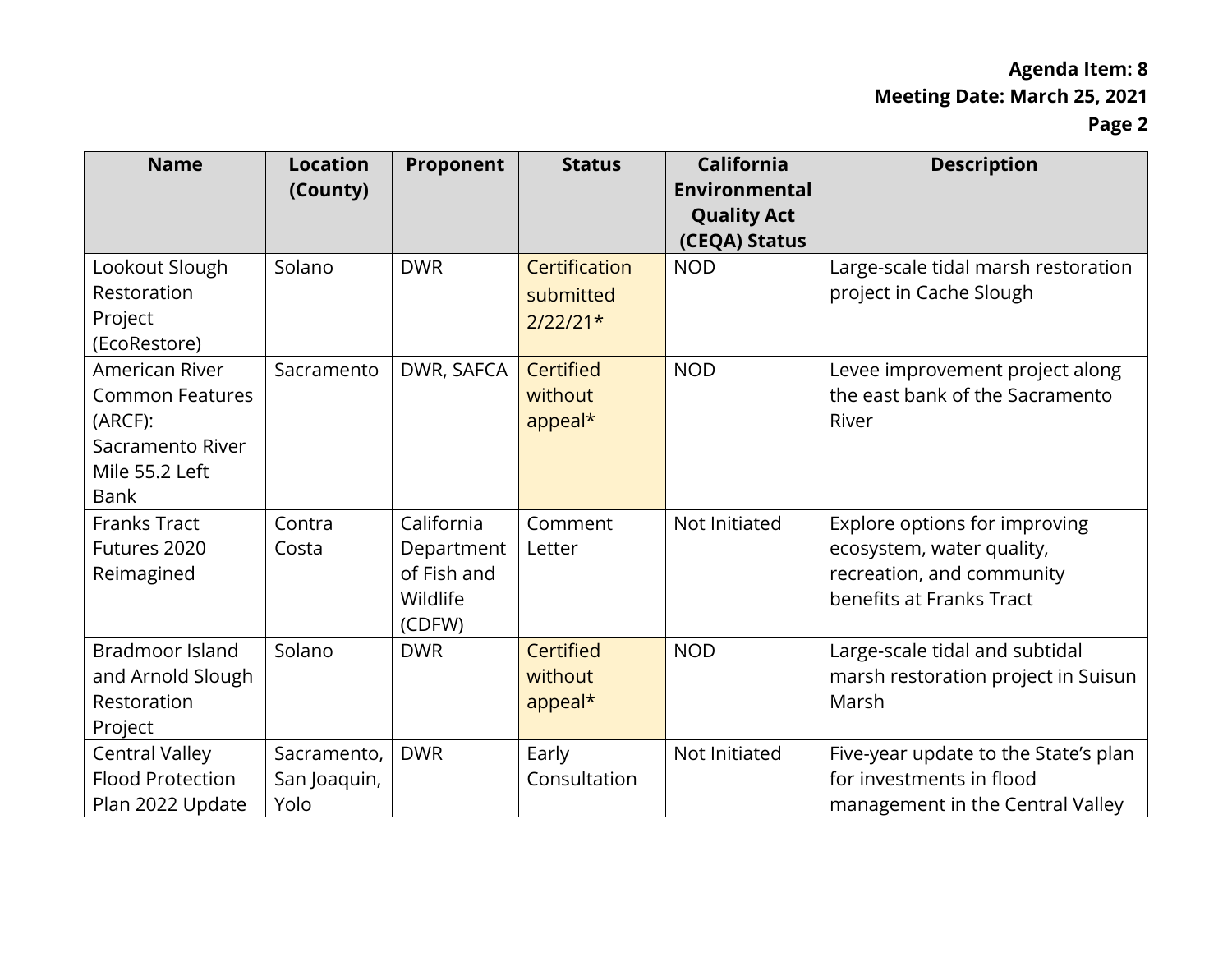#### REGIONAL PROJECTS

| <b>Name</b>                                                           | <b>Location</b><br>(County) | Proponent                                                               | <b>Status</b>                               | <b>CEQA Status</b>                                             | <b>Description</b>                                                                                                                                                                             |
|-----------------------------------------------------------------------|-----------------------------|-------------------------------------------------------------------------|---------------------------------------------|----------------------------------------------------------------|------------------------------------------------------------------------------------------------------------------------------------------------------------------------------------------------|
| Valley Link Rail<br>Project                                           | San Joaquin                 | Tri Valley<br>Regional Rail<br>Authority                                | Early<br>Consultation,<br>Comment<br>Letter | <b>Draft</b><br>Environmental<br><b>Impact Report</b><br>(EIR) | Proposed railway that would link<br>Tracy and Stockton to existing Bay<br>Area transit systems (Bay Area<br>Rapid Transit [BART] and Altamont<br>Corridor Express [ACE])                       |
| Plan Bay Area<br>2050                                                 | Contra<br>Costa,<br>Solano  | Metropolitan<br>Transportation<br>Commission<br>(MTC)                   | Early<br>Consultation;<br>Comment<br>Letter | <b>NOP</b>                                                     | Update to the Regional<br>Transportation Plan/Sustainable<br><b>Communities Strategy (RTP/SCS)</b><br>which projects regional growth<br>patterns and prioritizes<br>transportation investments |
| 2022 RTP/SCS                                                          | San Joaquin                 | San Joaquin<br>Council of<br>Governments<br>(SJCOG)                     | Comment<br>letter                           | <b>NOP</b>                                                     | Update to the RTP/SCS, a<br>comprehensive long-range<br>transportation plan for San Joaquin<br>County.                                                                                         |
| Eastern San<br>Joaquin<br>Groundwater<br>Sustainability<br>Plan (GSP) | San Joaquin                 | Eastern San<br>Joaquin<br>Groundwater<br>Sustainability<br>Agency (GSA) | Comment<br>Letter                           | Not applicable                                                 | Strategies and potential projects to<br>enable the groundwater basin to<br>reach long term sustainability by<br>2040.                                                                          |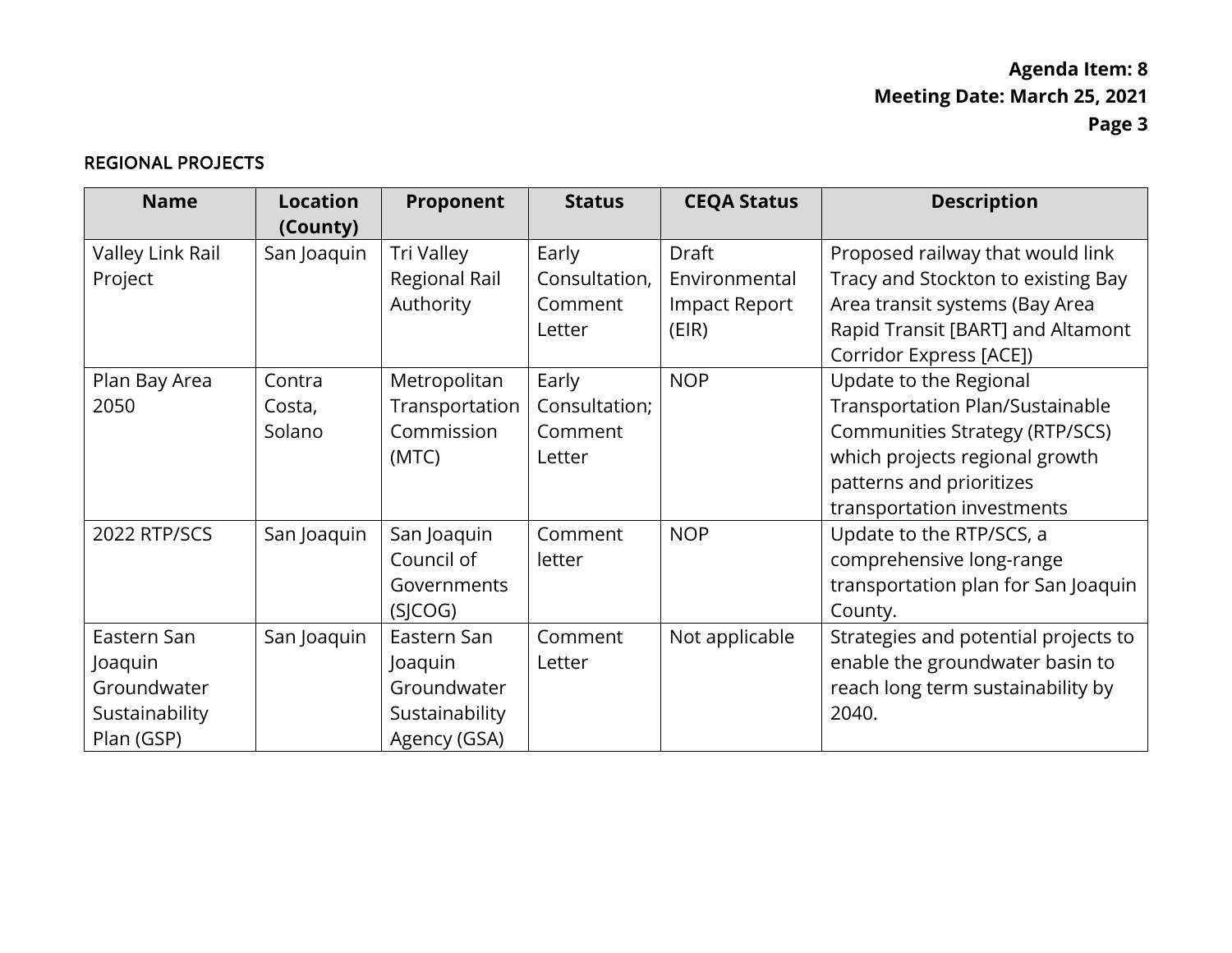| <b>Name</b>    | <b>Location</b> | Proponent      | <b>Status</b> | <b>CEQA Status</b> | <b>Description</b>                   |
|----------------|-----------------|----------------|---------------|--------------------|--------------------------------------|
|                | (County)        |                |               |                    |                                      |
| Eastern Contra | Contra          | East Contra    | Comment       | Not applicable     | Strategies and potential projects to |
| Costa GSP      | Costa           | Costa          | Letter        |                    | enable the groundwater basin to      |
|                |                 | Groundwater    |               |                    | reach long term sustainability by    |
|                |                 | Sustainability |               |                    | 2040                                 |
|                |                 | Working        |               |                    |                                      |
|                |                 | Group          |               |                    |                                      |

#### LOCAL PROJECTS

| <b>Name</b>               | <b>Location</b> | Proponent  | <b>Status</b> | <b>CEQA Status</b> | <b>Description</b>                   |
|---------------------------|-----------------|------------|---------------|--------------------|--------------------------------------|
|                           | (County)        |            |               |                    |                                      |
| Lathrop                   | San Joaquin     | City of    | Comment       | Final EIR*         | Project to repurpose existing        |
| Consolidated              |                 | Lathrop    | Letter        |                    | recycled water pipeline or construct |
| <b>Treatment Facility</b> |                 |            |               |                    | new effluent pipeline, and install a |
| Surface Water             |                 |            |               |                    | new outfall to discharge effluent to |
| Discharge Project         |                 |            |               |                    | the San Joaquin River                |
| <b>Stone Lakes</b>        | Sacramento      | Sacramento | Early         | Initial Study      | Large-scale seasonal wetland and     |
| Restoration               |                 | County     | Consultation; | (IS)/Negative      | riparian and oak woodland            |
| Project                   |                 |            | Anticipating  | Declaration (ND)   | restoration and enhancement in       |
|                           |                 |            | Certification |                    | the Stone Lakes National Wildlife    |
|                           |                 |            |               |                    | Refuge                               |
| Cache Slough              | Solano, Yolo    | Solano     | Monitoring    | Not Initiated      | Plan to provide coverage for         |
| Complex Habitat           |                 | County     |               |                    | endangered species take at existing  |
| Conservation              |                 |            |               |                    | water supply diversions and intakes  |
| Plan (HCP)                |                 |            |               |                    |                                      |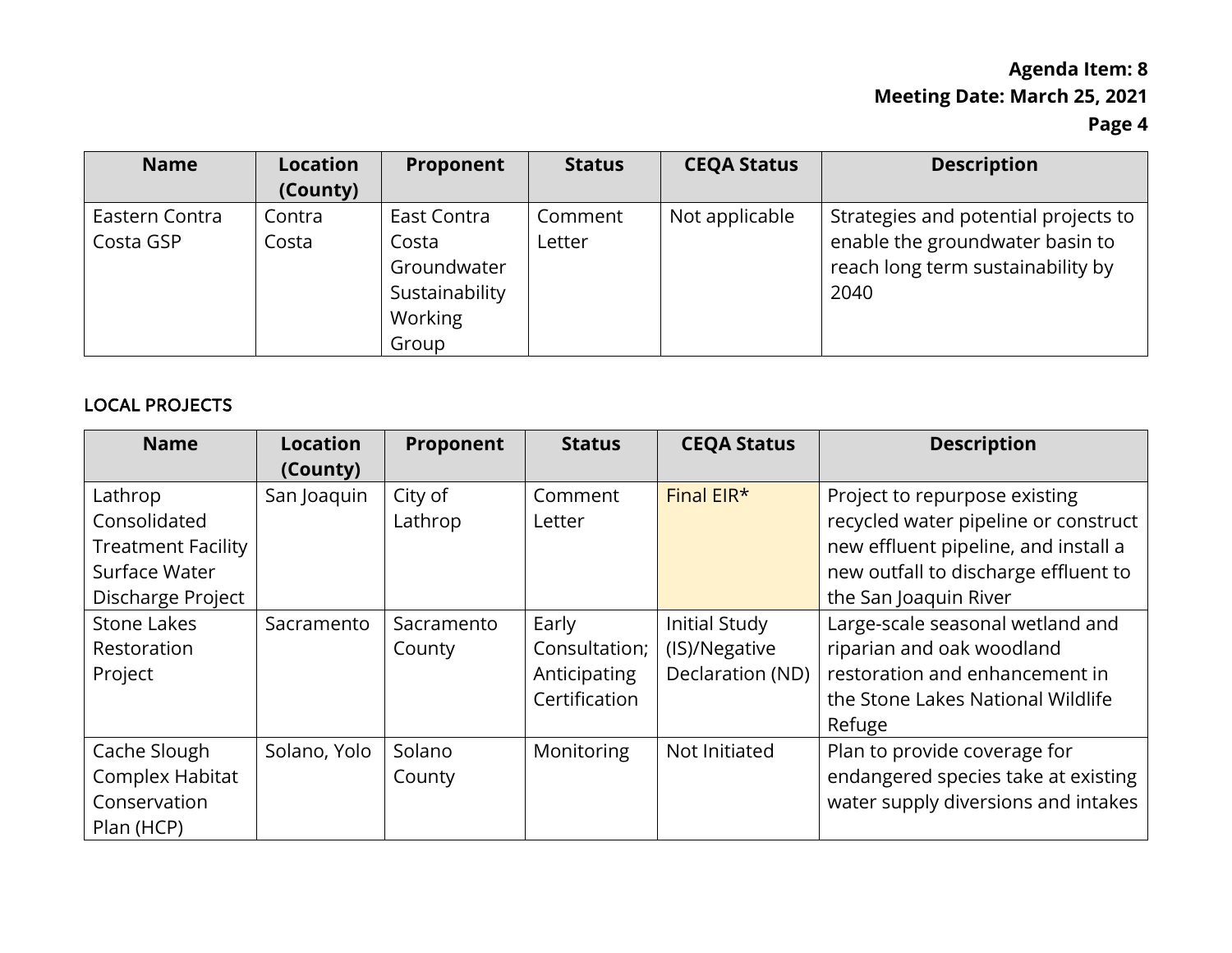| <b>Name</b>                                                                         | <b>Location</b><br>(County) | Proponent                                                        | <b>Status</b>                                           | <b>CEQA Status</b>                               | <b>Description</b>                                                                                                                                                                  |
|-------------------------------------------------------------------------------------|-----------------------------|------------------------------------------------------------------|---------------------------------------------------------|--------------------------------------------------|-------------------------------------------------------------------------------------------------------------------------------------------------------------------------------------|
| Sacramento River<br><b>Erosion Control</b><br>and Habitat<br>Enhancement<br>Project | Sacramento                  | <b>Brannan</b><br>Andrus Levee<br>Maintenance<br><b>District</b> | Certified<br>without<br>appeal*                         | IS/Mitigated<br>Negative<br>Declaration<br>(MND) | Resolve erosion issues and provide<br>channel margin habitat at three<br>locations along the Sacramento<br>River                                                                    |
| Pacific Flyway<br>Center                                                            | Solano                      | City of<br>Fairfield                                             | Early<br>consultation;<br>Anticipating<br>Certification | <b>IS/MND</b>                                    | Proposed educational center and<br>enhanced wetlands focused on<br>Pacific Flyway migratory birds and<br>wetlands. Center would be located<br>along Highway 680 in Suisun<br>Marsh. |
| Bees Lake<br>Habitat<br>Restoration                                                 | Yolo<br>County*             | City of West<br>Sacramento                                       | Comment<br>Letter                                       | <b>NOD</b>                                       | Restore historic physical and<br>ecological processes and improve<br>public access management.                                                                                      |
| Development<br>Title, Chapter 9-<br>1080 Agricultural<br>Mitigation                 | San Joaquin                 | San Joaquin<br>County                                            | Comment<br>Letter*                                      | Exempt                                           | Proposed text amendments to<br>County code relating to mitigation<br>for conversion of agricultural land<br>to other uses or zoning<br>designations                                 |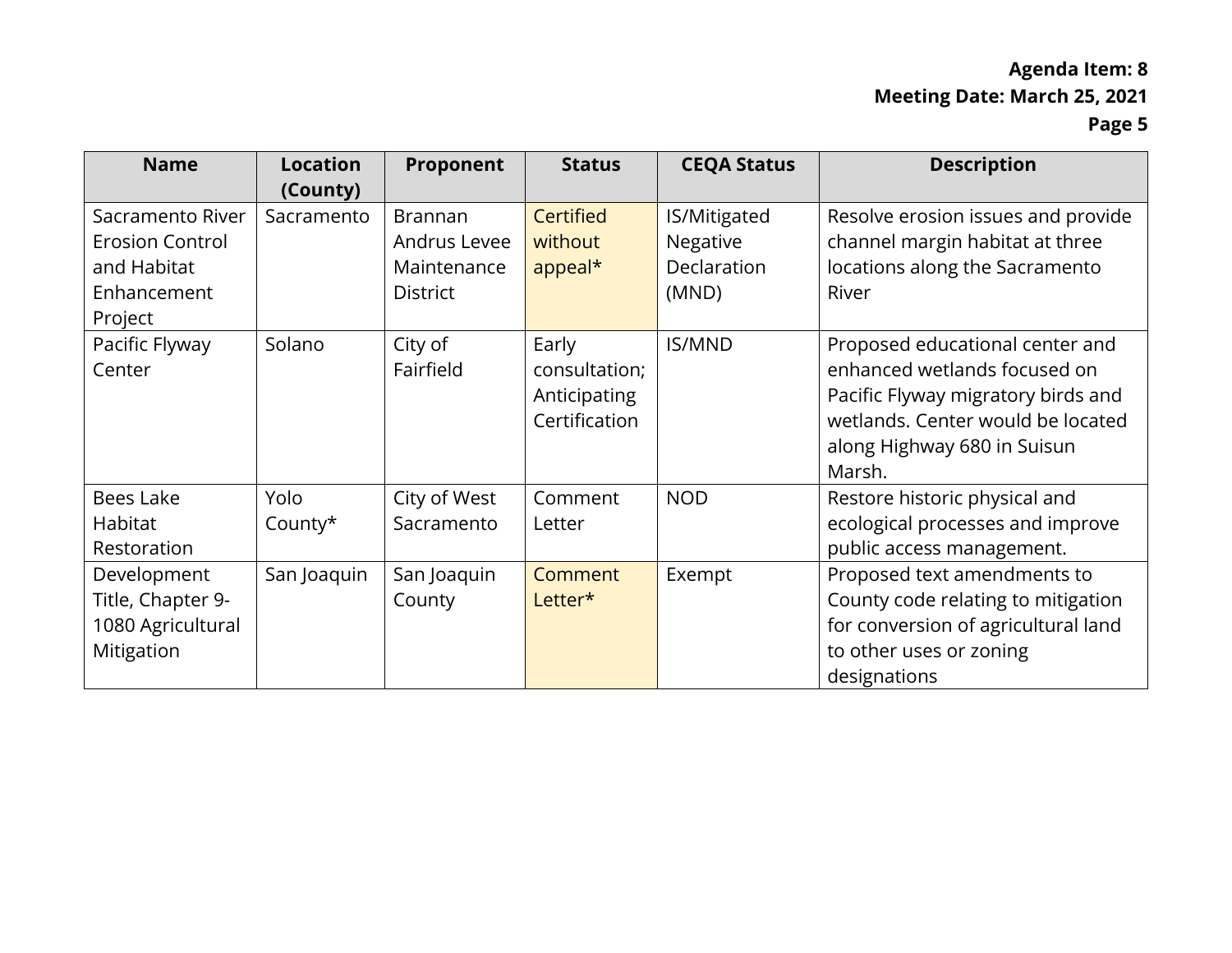### OTHER PROJECTS

| <b>Name</b>            | <b>Location</b> | Proponent       | <b>Status</b>         | <b>CEQA Status</b> | <b>Description</b>                   |
|------------------------|-----------------|-----------------|-----------------------|--------------------|--------------------------------------|
|                        | (County)        |                 |                       |                    |                                      |
| Delta                  | Delta-wide      | U.S. Army       | <b>Comment Letter</b> | Notice of Intent   | A facility to convey water from the  |
| Conveyance             |                 | Corps of        |                       | (NOI) to           | Sacramento River in the north        |
|                        |                 | Engineers       |                       | prepare a Draft    | Delta directly to the existing SWP   |
|                        |                 | (USACE)         |                       | Environmental      | and CVP pumping plants in the        |
|                        |                 |                 |                       | Impact Study       | south Delta. The scope is limited to |
|                        |                 |                 |                       | (EIS)              | construction activities, structures, |
|                        |                 |                 |                       |                    | and modifications to federal levees  |
|                        |                 |                 |                       |                    | and navigation projects.             |
| Los Vaqueros           | Contra          | Contra Costa    | Anticipating          | Final              | <b>Expansion of Los Vaqueros</b>     |
| Reservoir              | Costa           | Water           | Certification         | Supplement to      | Reservoir, and construction of new   |
| Second                 |                 | <b>District</b> |                       | the Final          | and replacement water supply         |
| Expansion              |                 |                 |                       | EIR/EIS            | infrastructure                       |
| Mossdale Tract         | San Joaquin     | San Joaquin     | Early                 | Not Initiated      | Identify a plan to achieve an urban  |
| Area Urban             |                 | Area Flood      | Consultation          |                    | level of flood protection for the    |
| <b>Flood Risk</b>      |                 | Control         |                       |                    | Mossdale Tract (Reclamation          |
| <b>Reduction Study</b> |                 | Agency          |                       |                    | District No. 17)                     |
| Metropolitan           | Contra          | Metropolitan    | Monitoring            | <b>NOP</b>         | A strategy for reducing              |
| <b>Water District</b>  | Costa, San      | Water           |                       |                    | greenhouse gas emissions             |
| <b>Climate Action</b>  | Joaquin         | District of     |                       |                    | associated with future               |
| Plan                   |                 | Southern        |                       |                    | construction, operation, and         |
|                        |                 | California      |                       |                    | maintenance activities               |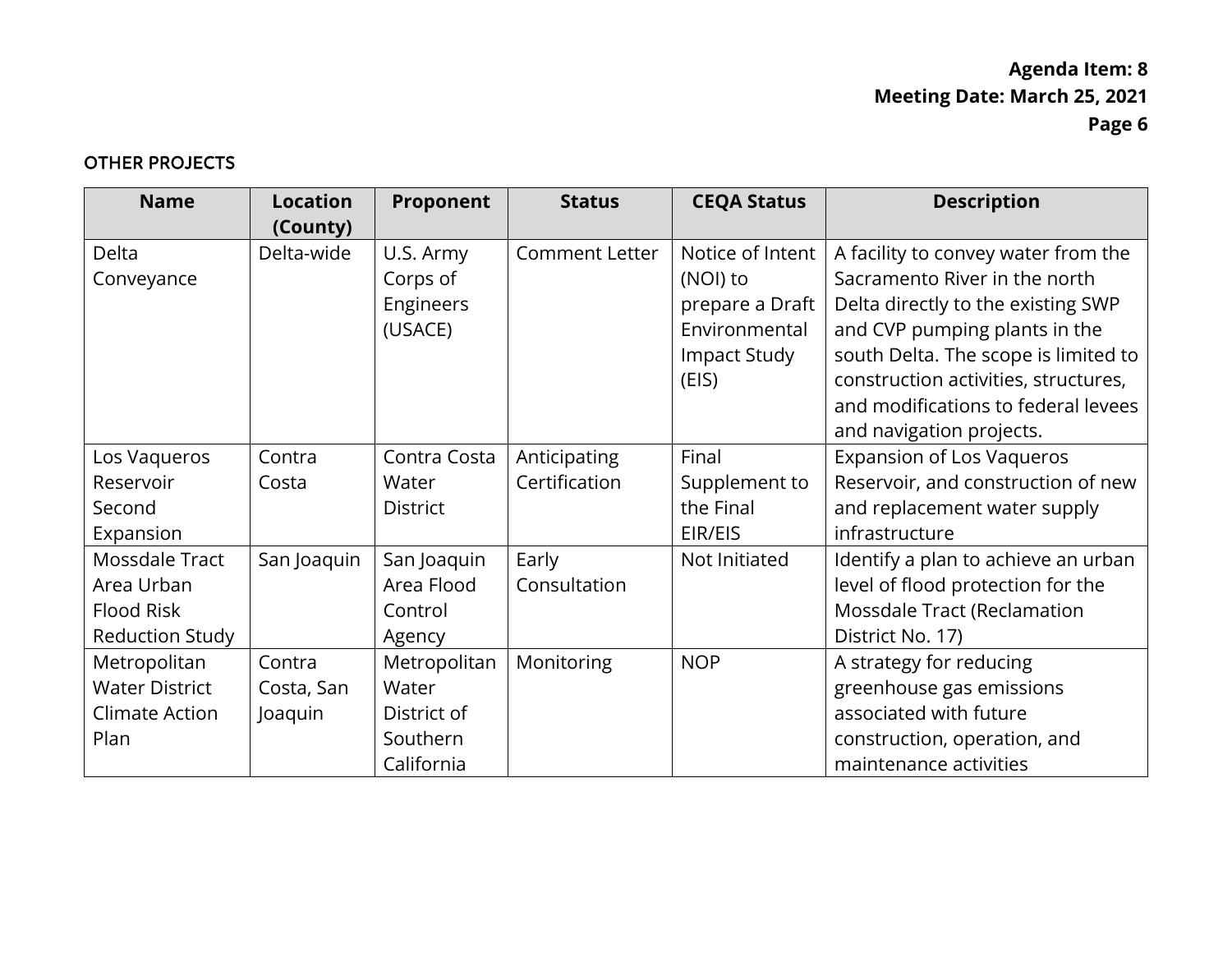| <b>Name</b>                                                      | <b>Location</b><br>(County) | Proponent                                     | <b>Status</b>         | <b>CEQA Status</b> | <b>Description</b>                                                                                                                                                                        |
|------------------------------------------------------------------|-----------------------------|-----------------------------------------------|-----------------------|--------------------|-------------------------------------------------------------------------------------------------------------------------------------------------------------------------------------------|
| Delta Cross<br><b>Channel Gate</b><br><b>Upgrades</b><br>Project | Sacramento                  | Reclamation                                   | Monitoring            | Not Initiated      | Provide for remote and more<br>frequent operation, to manage<br>water quality in the Central Delta<br>and at the SWP and CVP pumping<br>plants                                            |
| Yolo Bypass East<br>Levee Project                                | Yolo County                 | U.S. Army<br>Corps of<br>Engineers<br>(USACE) | Early<br>Consultation | <b>NOD</b>         | USACE plans to construct<br>improvements along portions of<br>the east bank of the Yolo Bypass<br>levee from the Sacramento Bypass<br>south to the Deep Water Ship<br>Channel West Levee. |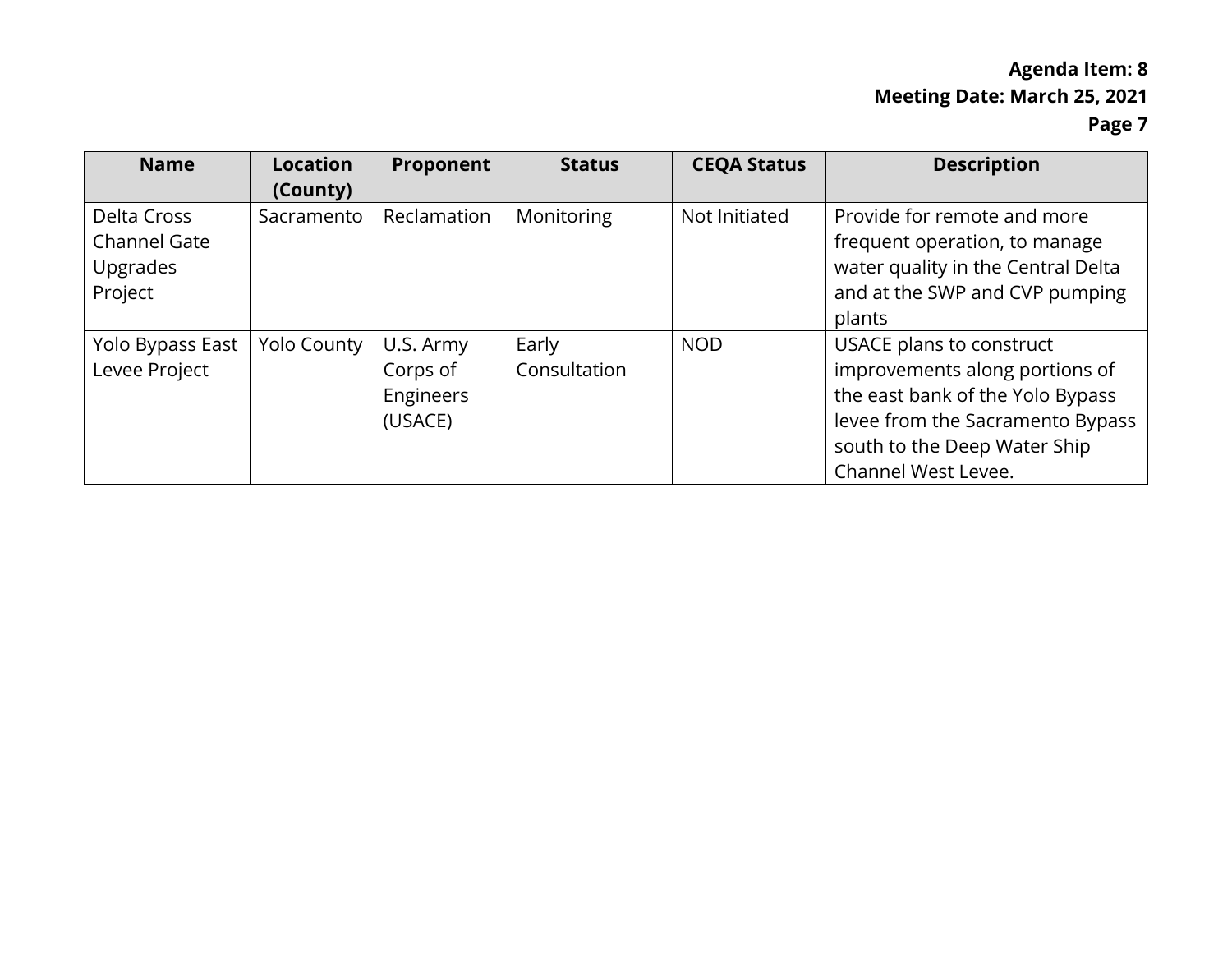### STATUS TYPES

 status type is described in more detail, below. Active projects include both potential covered actions and related plans and projects of interest. The active project "Status" reported above is not sequential but tends to align with certain phases of the CEQA process. The relationship between generalized steps in the CEQA process (top row) and generalized status types (bottom row) is illustrated in **Figure 1**. Each



## **Figure 1. Typical Project Sequence**

 process in order to track and/or inform project formulation. Coordination may include informal discussions or attendance **Coordinating**: Occasionally, the Council will coordinate with state and local agencies prior to the initiation of the CEQA at project planning meetings.

 **Comment letter**: Council staff prepare comment letters in response to each phase of the CEQA process leading up to a identified in the Delta Reform Act (Wat. Code section 85212) and projects located outside of the Delta that will have a final document (e.g., Notice of Preparation [NOP], IS/ND, IS/MND, DEIR). The Council may also comment on other interim studies and reports, as needed. The Council comments on potential covered actions as well as on long range plans significant impact on the Delta (Wat. Code section 85210[j]).